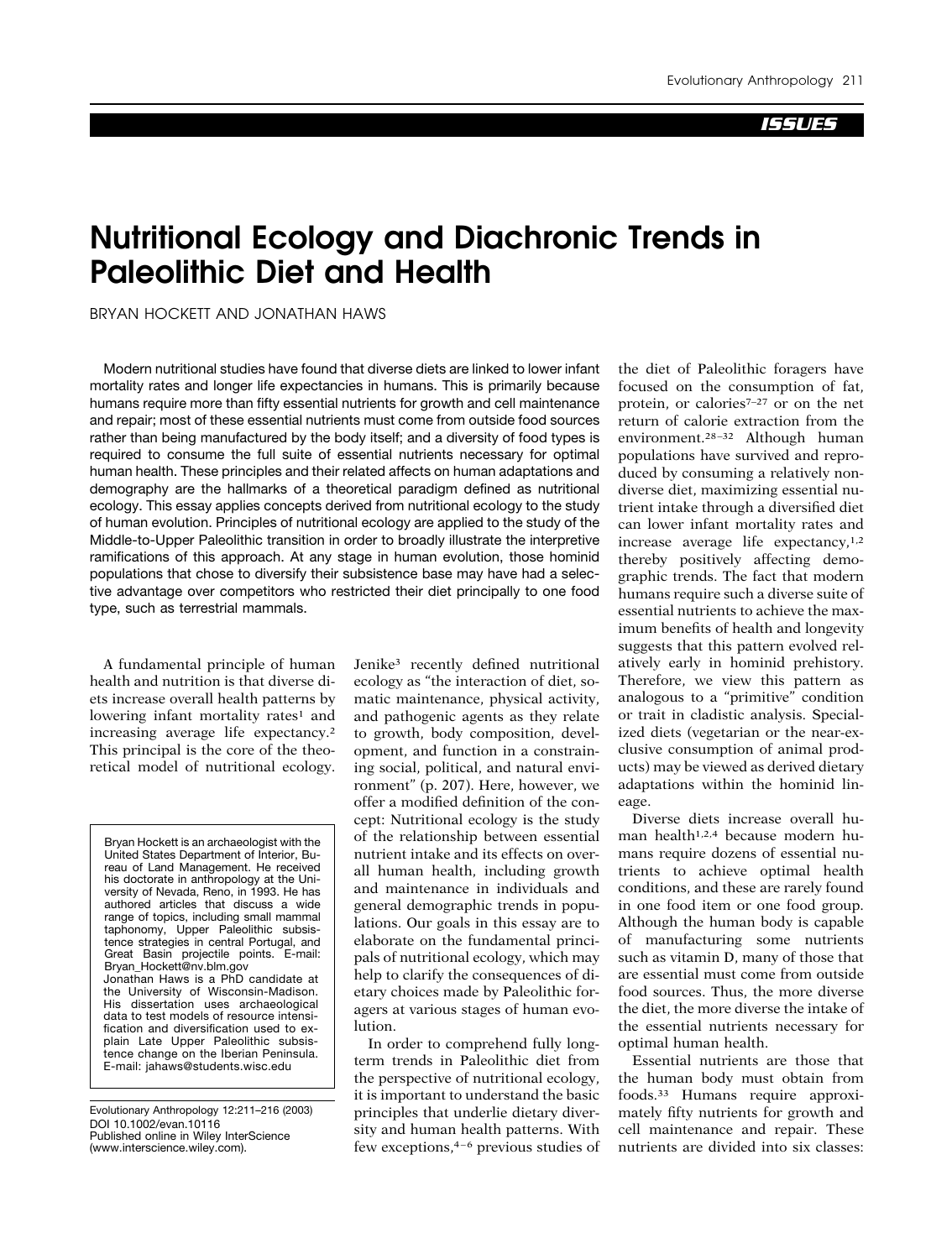|                           | <b>Terrestrial</b><br><b>Mammals</b> | <b>Terrestrial</b><br><b>Mammals</b> |                              |                          |                   |                           |
|---------------------------|--------------------------------------|--------------------------------------|------------------------------|--------------------------|-------------------|---------------------------|
| <b>Essential Nutrient</b> | (muscle) $^{\alpha}$                 | (organs) <sup>b</sup>                | <b>Shellfish<sup>c</sup></b> | <b>Birds<sup>d</sup></b> | Fish <sup>e</sup> | <b>Plants<sup>f</sup></b> |
| Energy (kcal)             | 119                                  | 195                                  | 74                           | 215                      | 166               | 132                       |
| Fat $(g)$                 | 2.8                                  | 10.0                                 | .97                          | 14.1                     | 8.1               | 2.5                       |
| Protein (g)               | 22.0                                 | 20.0                                 | 12.8                         | 21.7                     | 21.7              | 8.3                       |
| Carbs $(g)$               | 0                                    | 4.0                                  | 2.6                          | 0                        | 0                 | 14.8                      |
| <b>Noncaloric</b>         |                                      |                                      |                              |                          |                   |                           |
| $C$ (mg)                  | .17                                  | 12.7                                 | 13.0                         | 3.6                      | .17               | 32.5                      |
| Thiamin (mg)              | .22                                  | .16                                  | .08                          | .19                      | .22               | .13                       |
| Riboflavin (mg)           | .26                                  | 2.4                                  | .21                          | .20                      | .31               | .19                       |
| Niacin (mg)               | 4.8                                  | 9.4                                  | 1.8                          | 4.2                      | 5.9               | 1.1                       |
| $B-6$ (mg)                | .34                                  | .50                                  | .06                          | .53                      | .40               | .07                       |
| $B-12$ (mg)               | 4.6                                  | 27.6                                 | 49.4                         | .65                      | 6.6               | 0                         |
| $A$ (IU)                  | 0                                    | 9196 <sup>g</sup>                    | 300                          | 118                      | 322               | 138                       |
| Folate (mg)               | 7.4                                  | 105.0                                | 16.0                         | 21.0                     | 16.7              | 2.4                       |
| $D$ (mcg)                 | 0                                    | .75                                  | 4.0                          | $-^h$                    | 8.0               | $\mathbf 0$               |
| $E$ (mg)                  | .20                                  | 1.2                                  | 1.0                          | .70                      | .25               | 2.2                       |
| Calcium (mg)              | 9.5                                  | 10.8                                 | 46.0                         | 22.5                     | 145.7             | 110                       |
| Iron $(mg)$               | 3.4                                  | 4.1                                  | 14.0                         | 5.4                      | 1.7               | 3.0                       |
| Potassium (mg)            | 338                                  | 313                                  | 314                          | 288                      | 416               | 387                       |

## **TABLE 1. COMPARISON OF CALORIC AND NONCALORIC ESSENTIAL NUTRIENTS OF 100 G OF FOODS OF VARIOUS CLASSES**

<sup>a</sup> Based on average values of horse, bison, red deer, rabbit, wild boar, and reindeer.

**b Based on average values of beef liver, brains, and kidneys.** 

<sup>c</sup> Based on the clam Lamellibranchia.

<sup>d</sup> Based on average values of grouse or partridge and duck.

<sup>e</sup> Based on average values of Atlantic salmon, sea trout, and sardines.

<sup>f</sup> Based on average values of over 200 edible plant foods found in the Mediterranean region.4

<sup>g</sup> 100 g of liver alone provides nearly 36,000 IU. A single daily serving of 35,000 to 50,000 IU may be lethal.33

<sup>h</sup> Egg yolks contain significant quantities of vitamin D; one egg yolk can supply a .60 mcg of vitamin D, almost as much as 100 g of beef liver.

proteins, lipids (fat), carbohydrates, vitamins, minerals, and water. These can be further divided into two groups, those that supply energy (calories) and those that do not supply energy. Proteins, fats, and carbohydrates supply energy, while vitamins, minerals, and water are noncaloric essential nutrients. Proteins, lipids, and carbohydrates provide both energy and the building blocks for tissue development and repair. Vitamins are organic molecules essential to human metabolism. Minerals are inorganic elements that play pivotal roles in cell structure and assist in metabolic processes. Water, which is essential to all life plays multifaceted, complex roles in metabolic reactions, transporting materials to cells and waste products away from cells.

The five primary food groups that supplied Paleolithic foragers with essential nutrients are terrestrial mammals, fish, shellfish, birds, and plants (Table 1). Subdividing animals by general taxonomic categories (such as

terrestrial mammals, birds, shellfish, and fish) may be useful in discussions of long-term trends in human health during the Paleolithic. For example, terrestrial mammals may be lumped under a single category because most of them provide about the same proportions of essential nutrients per unit gram of flesh.34 However, shellfish provide additional carbohydrates not generally available from terrestrial mammals; fish and shellfish are relatively rich sources of vitamins D and E; and birds are rich sources of lipids and provide nearly twice as many kilocalories per 100 g of flesh as do terrestrial mammals, shellfish, and some fish (Table 1). Thus, different types of animals provide different sources of essential nutrients. Paleolithic foragers could not have consumed a balanced intake of essential nutrients from a single animal group.

Plant foods provide several key nutrients that animal products either lack or generally provide in lower quantities (Table 1). These include

various carotenoids, among them beta-carotene (a precursor to vitamin A), vitamin E, and vitamin C. Although terrestrial animal livers supply significant levels of vitamins A, C, and E, relying on liver for E and C may lead to dangerously toxic levels of vitamin A. Thus humans, particularly females during pregnancy, must moderate liver consumption.33

A diet consisting of a relatively equal combination of terrestrial mammals, birds, shellfish, fish, and plant foods would lead to healthier individuals than would a diet based solely or primarily on one type of animal food such as terrestrial mammals. This principle is heuristically illustrated in Figure 1.

In terms of dietary efficiency, the nutritional ecology approach does not define this concept in terms of the net energy return of calories from the environment. Dietary efficiency is inextricably linked to consuming a diversity of foods in order to obtain the full suite of nutrients essential to optimal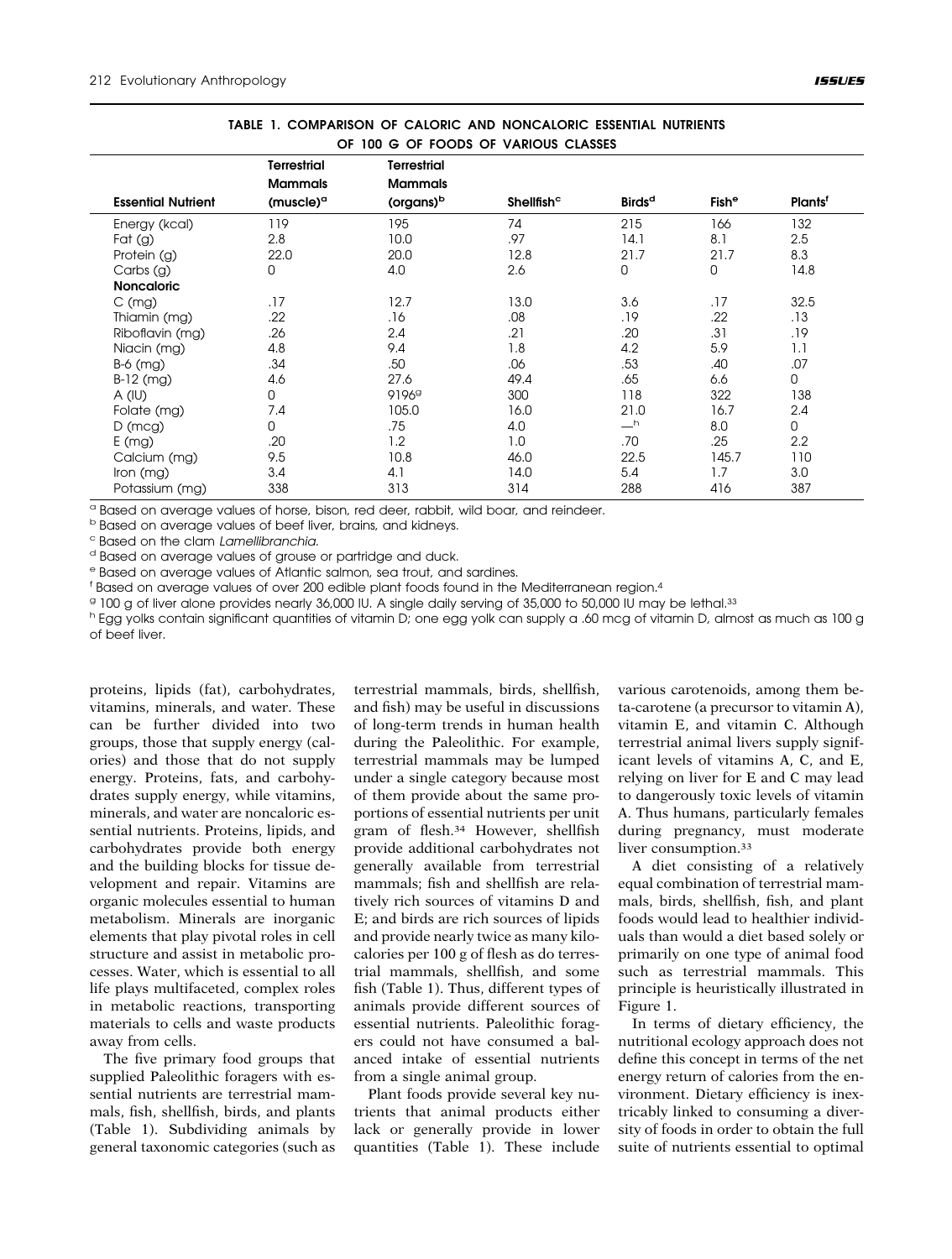

Figure 1. Geometric illustration of food diversity and overall human health. Each of the five circles represents one of the five food types defined in this essay: terrestrial mammals, shellfish, fish, birds, and plants. At the periphery, human foragers would consume only a single food type. As groups included more diversity and balance in their subsistence base, they would move closer to the center. All five circles intersect at the number "5," which represents groups foraging at the most nutritionally efficient level possible to maximize life expectancy rates and minimize infant mortality rates.

health. This is in part because the human body rarely uses single essential nutrients in the performance of single tasks. In other words, a human body functioning at optimal condition requires the full suite of essential nutrients to be present. As a result, a diverse diet is more efficient than one based on a limited number of food types, assuming that the daily requirement of calories (energy) is also met.

Without question, extracting enough calories from the environment to sustain human life is a critical factor in long-term survival, so energy intake affects human health patterns and demographic trends.1,35 A person in a steady state of energy but at risk to health is defined as suffering from chronic energy deficiency.36 From a nutrition perspective, some dietary models focus on chronic energy deficiency in prehistory because they are based on net caloric return rates rather than the intake of all essential nutrients. The nutritional ecology approach suggests that human populations can maintain levels above chronic energy deficiency but exhibit higher infant mortality rates and shorter life expectancies than others who may consume fewer calories but eat a more balanced diet of essential nutrients.

The nutritional ecology perspective has important ramifications for the causal and chronological relationships among subsistence and demographics during the Paleolithic. For example, nutritional ecology interprets the consumption of an eclectic diet consisting of large and small terrestrial game, plant foods, fish, and shellfish as increased efficiency in essential nutrient intake that would increase overall human health and positively affect demographic trends. As a result, nutritional ecology suggests that increases in human population densities may be a result of changes in human diet rather than demographic pressure instigating dietary changes. Positive changes in Paleolithic demography may have been the result of foragers diversifying their diet at specific places during specific time periods.37

## **OPERATIONALIZING THE MODEL**

Is the nutritional ecology model testable against the archeological record? Yes, it is. Due to an incomplete archeological record and taphonomic concerns, any model that purports to explain Paleolithic subsistence patterns will run into problems with respect to equifinality and agreements among researchers on what constitutes adequate testing procedures.38,39 Nevertheless, the nutritional ecology model is testable through a variety of methods. One method is simply to show diachronic trends in the relative proportions of the five food types emphasized here through standard zooarcheological statistical techniques such as NISP, MNE, MNI, MAU and Indices of Diversity.

The faunal remains of four of the food groups emphasized here are relatively sturdy and often are well preserved in archeological contexts, particularly caves and rockshelters. It has long been acknowledged that a preservation bias exists with respect to the recovery of plant remains. However, modern excavation techniques are beginning to show success in retrieving evidence of plant use during the Paleolithic in some environments.<sup>40-42</sup> Because both plants and animals often have seasonally restricted availability, seasonality determinations must be made, especially in areas where caves and rockshelters provide the only subsistence evidence. This is a critical problem because these sites were often used during cold months for shelter or for special tasks throughout the year. The conclusion that their faunal remains represent the entire dietary repertoire may be erroneous.

Stable isotope analysis of skeletal remains used to interpret hominid di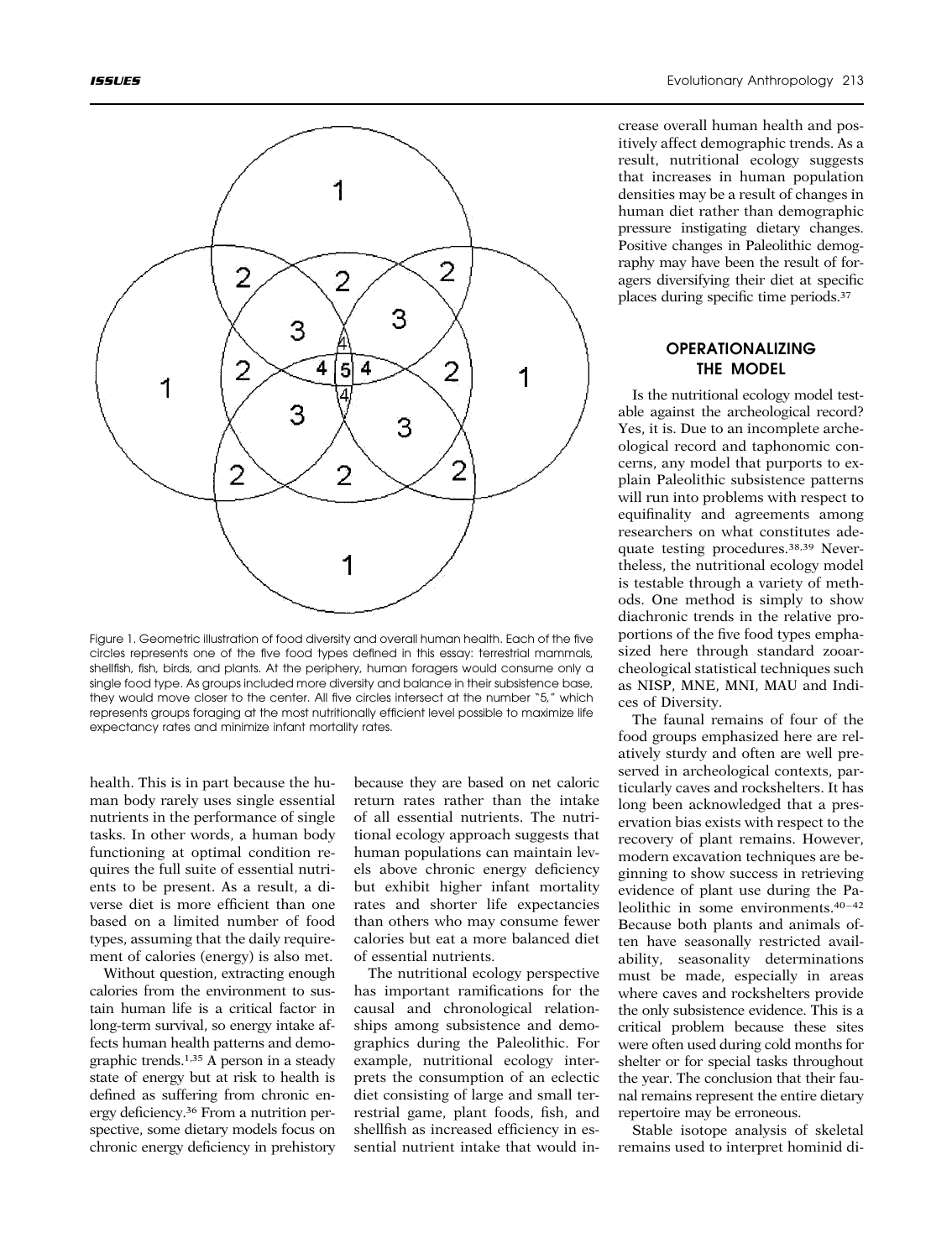etary adaptations and diversity are showing promising results.43–57 These proxy data may illuminate trends in dietary diversity during the Paleolithic, including general trends in essential nutrient intake. For example, a tendency in the archeological record away from the consumption of primarily terrestrial mammals toward the consumption of more equal proportions of terrestrial mammals, shellfish, fish, birds, and plants would indicate healthier populations and positively affect demography trend. These interpretations based on faunal and floral analyses, could then be further tested through isotope analysis of human skeletal remains, as well as the paleopathology of those remains.<sup>58-61</sup> Thus, the assumptions of nutritional ecology can be satisfactorily investigated through a series of methods that act to cross-check interpretations.

## **NUTRITIONAL ECOLOGY AND HUMAN EVOLUTION**

The issues and questions concerning the evolution of modern humans that nutritional ecology may assist in researching are vast in number, and certainly cannot be fully addressed here. Nevertheless, the Middle Paleolithic-Upper Paleolithic transition in Europe can be used as an example of an issue that may be examined through nutritional ecology. We make no assumption that nutritional ecology can explain all facets of human evolution in all environments and during all time periods. Any model that made such a claim would do a serious injustice to the vast array of environmental and social circumstances that Paleolithic peoples adapted to over the last three million years.

Studies of later Paleolithic subsistence suggest that a trend toward diversified diets may have occurred between the Middle Paleolithic and Upper Paleolithic in parts of Europe<sup>62</sup> and the Near East.28,63 By at least a quarter of a million years ago, and probably much earlier, hominids in Europe had become efficient biggame hunters.63 Recent zooarcheological and stable isotope studies suggest that northern populations of Neandertals focused their subsistence strategies on the procurement of large

game animals,27,28,62,64 but that Neandertal diets were probably more diverse in the southern portions of their range.65,66 Upper Paleolithic technologies tend to be associated with an even greater increase in food diversity.28,62,63,67 From a nutritional perspective, these changes did not represent reduced foraging efficiency and subsistence stress across the transition from the Middle to Upper Paleolithic, but rather marked increasingly diversified and more nutritionally balanced diets that probably led to increased population fitness levels, longer life expectancy, and, ulti-

**The nutritional ecology approach suggests that, on average, individual Neandertals in the southern latitudes were healthier and lived longer than their counterparts in the northern latitudes. This may help explain why it took Upper Paleolithic foragers 10,000 years to subsume, drive out, or replace the southern populations of Neandertals,** ...

mately, increased population densities for Upper Paleolithic foragers.

The potential implications of the nutritional ecology approach to the Middle Paleolithic-Upper Paleolithic transition are complex. Quite possibly, southern Neandertals incorporated greater amounts of essential nutrients into their diet than did the northern Neandertals. The nutritional ecology approach suggests that, on average, individual Neandertals in the southern latitudes were healthier and lived longer than their counterparts in the northern latitudes. This may help explain why it took Upper Paleolithic foragers 10,000 years to subsume, drive out, or replace the southern populations of Neandertals, thereby partially explaining the existence of the "Ebro Frontier."68 However, we must also note Zilhão's<sup>69,70</sup> suggestion that this delay could have been caused by other paleoenvironmental and social factors. If healthier Neandertal populations to the south contributed to this delay, then it is currently unclear why the Vindija population of Croatia occurred so late. Nevertheless, relatively late Neandertal skeletons are being recovered from southern Iberia, <sup>69-71</sup> a place with more diverse and dense edible foods than were available in central and northern Europe.72 We hope that those specimens will yield enough collagen to allow the measurement of stable isotopes and trace elements.

In contrast to the northern Neandertals, anatomically modern human specimens from mid-Upper Paleolithic (Gravettian) sites in central and eastern Europe show a broader dietary source of protein based on  $\delta^{13}C$ and  $\delta^{15}N$  values. Richards and coworkers<sup>46,47</sup> have argued that less depleted  $\delta^{13}$ C values in the modern humans were due to an increase in freshwater fish and waterfowl in the diet, possibly as high as 50% in the  $\delta^{15}$ N values for the Kostenki sample. There seems little doubt that the Gravettian (ca. 27,000 –21,000 BP) in Europe witnessed the expansion of Paleolithic peoples into regions that previously were unoccupied or had low population densities.73,74 This may represent the first real "payingoff" period in terms of lowered infant mortality rates and longer life expectancies resulting from diversified early Upper Paleolithic diets. The subtle shift toward greater dietary diversity may have been sufficient to enable anatomically modern humans finally to out-compete the Neandertals in certain regions. Zubrow's75,76 computer simulations, for example, showed that a mere 2% difference in mortality rates could lead to replacement. Whether this replacement was at the grade or species level is irrelevant to the nutritional ecology model. That model can accommodate invasionist replacement, diffusionist gene flow,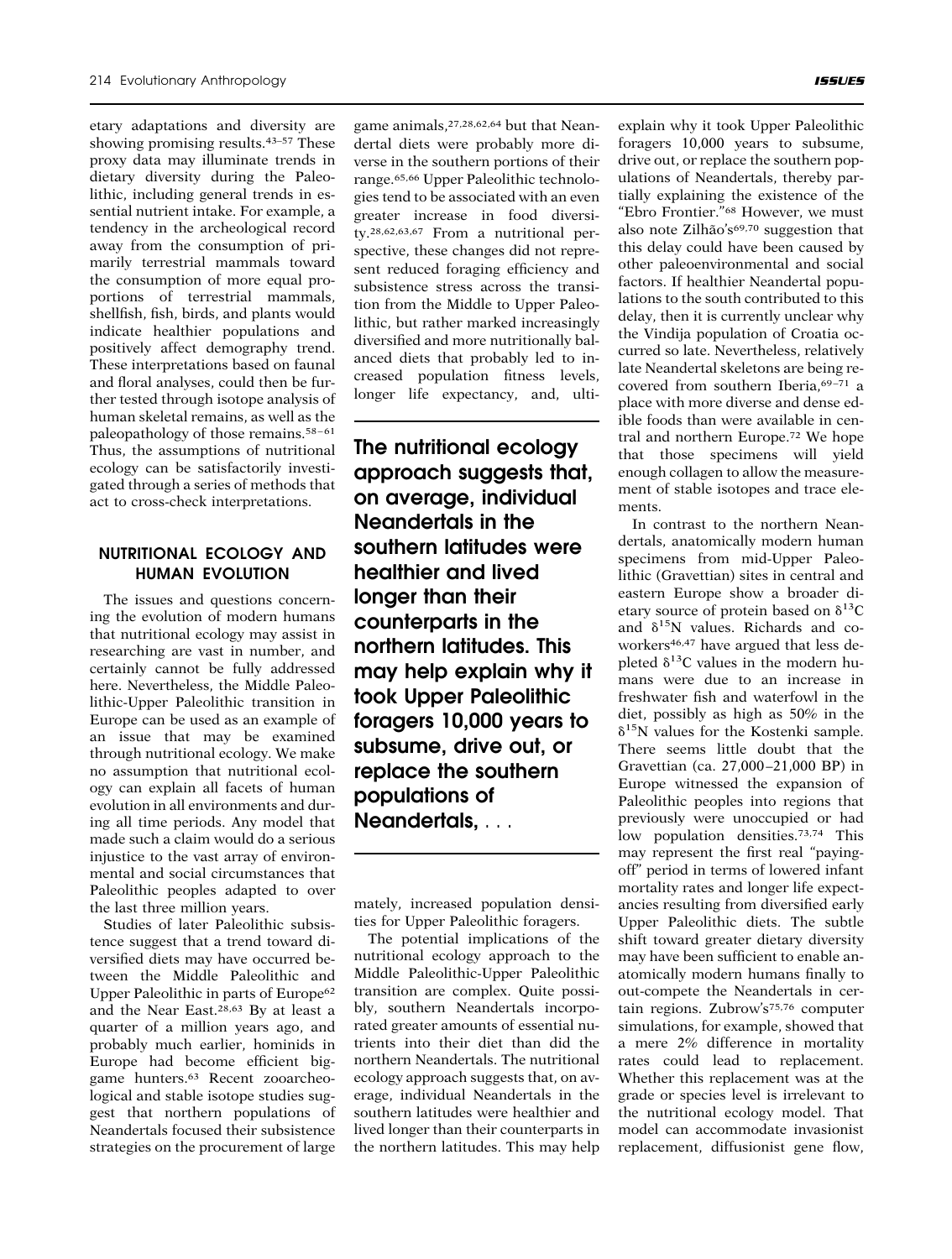or in-situ mosaic evolutionary models. It only predicts health consequences based on diet choices made by hominids given particular circumstances in time and space; it makes no assumptions concerning directional trends in human evolution.

Diverse diets seem to have been a trademark of humans in lower and mid-latitudes during the Late Pleistocene. It is ironic that dietary diversity should be detected in the mid-Upper Paleolithic of central Europe. This was not a period of depressed large game populations; on the contrary it was the "Golden Age."77 Binford78 and Flannery79 assumed that the terminal Pleistocene broadening of the diet was the result of constant population growth based on Upper Paleolithic hunting success, which ultimately led to the over-harvesting of large game. This supposedly led to technological innovations such as grinding stones, nets, and weirs, which lowered handling costs, thus making plants, small game, and fish more economical.80 However, it is becoming increasingly apparent that grinding stones should not be considered a requisite to the exploitation of nuts and seeds as food. $40 - 42,81 - 83$  Fine-grained recovery techniques, taphonomic studies, and biochemical analyses have shown that plants, small game, and fish were regularly exploited much earlier. Increasingly, archeologists are pushing the concept of a broad-spectrum adaptation further back in time.46,84

It is our hope that nutritional ecology will assist in synthesizing research projects aimed at linking diet and Paleolithic adaptations into a more cohesive framework for understanding the importance of all essential nutrients to long-term human health patterns and their demographic consequences. From an evolutionary perspective, specific dietary changes may have allowed certain groups to out-compete rival foragers and perhaps nonhuman predators. This may have set in motion processes that would have profound affects on human history during the Holocene.

### **ACKNOWLEDGMENTS**

An early version of this paper was presented in a symposium chaired by Kathryn Monigal at the Society for American Archaeology meetings, held in Denver in 2002. We express our thanks to Curtis Marean for encouragement, facilitation, and helpful comments on an early draft. Rebecca Rowley, Caroline Funk, Brian Hoffman, Wendy Dirks, James Burton, Richard Sherwood, and John Hawks all read earlier versions of this paper and offered thoughtful, constructive comments. J. Haws also expresses his gratitude to Margaret Schoeninger.

## **REFERENCES**

**1** National Academy of Sciences. 1990. Nutrition during pregnancy. Washington, D. C.: National Academy Press.

**2** Shuman JM. 1996. Nutrition in aging. In: Mahan LK, Escott-Stump S, editors. Food, nutrition, and diet therapy. Philadelphia: W. B. Saunders. p 287–308.

**3** Jenike MR. 2001. Nutritional ecology: diet, physical activity and body size. In: Panter-Brick C, Layton RH, Rowley-Conwy P, editors. Huntergatherers: an interdisciplinary perspective. Cambridge: Cambridge University Press. p 205–238.

**4** Eaton SB, Eaton SB III, Konner M. 1997. Paleolithic nutrition revisited: a twelve-year retrospective on its nature and implications. Eur J Clin Nutr 51:207–216.

**5** Stini WA. 1981. Body composition and nutrient reserves in evolutionary perspective. World Rev Nutr Diet 37:55–83.

**6** Hill K. 1988. Macronutrient modifications of optimal foraging theory: an approach using indifference curves applied to some modern foragers. Human Ecol 16:157–197.

**7** Leonard WR, Robertson ML. 1992. Nutritional requirements and human evolution: a bioenergetics model. Am J Human Biol 4:179 – 195.

**8** Leonard WR, Robertson ML. 1994. Evolutionary perspectives on human nutrition: the influence of brain and body size on diet and metabolism. Am J Human Biol 6:77–88.

**9** Milton K. 1987. Primate diets and gut morphology: implications for hominid evolution. In: Harris M, Voss EB, editors. Food and evolution: toward a theory of human food habits. Philadelphia: Temple University Press. p 93–116.

**10** Cachel S. 1997. Dietary shifts and the European Upper Paleolithic transition. Curr Anthropol 38:579 –603.

**11** Speth JD. 1989. Early hominid hunting and scavenging: the role of meat as an energy source. J Human Evol 18:329 –343.

**12** Aiello LC, Wheeler P. 1995. The expensivetissue hypothesis: the brain and the digestive system in human and primate evolution. Curr Anthropol 36:199 –221.

**13** Chamberlain JG. 1996. The possible role of long-chain, omega-3 fatty acids in human brain phylogeny. Perspect Biol Med 39:436 –445.

**14** Crawford M, Marsh D. 1995. Nutrition and evolution. New Canaan: Keats.

**15** Hladik CM, Chivers DJ, Pasquet P. 1999. On diet and gut size in non-human primates and humans: is there a relationship to brain size? Curr Anthropol 40:695–697.

**16** Shipman P, Walker A. 1989. The costs of becoming a predator. J Human Evol 18:373–392. **17** Jochim MA. 1998. A hunter-gatherer landscape: southwest Germany in the late Paleolithic and Mesolithic. New York: Plenum Press.

**18** Stanford CB, Bunn HT. 2001. Meat-eating and human evolution. Oxford: Oxford University Press.

**19** Milton K. 1999. A hypothesis to explain the role of meat-eating in human evolution. Evol Anthropol 8:11–21.

**20** Foley RA. 2001. The evolutionary consequences of increased carnivory in hominids. In: Stanford CB, Bunn HT, editors. Meat-eating and human evolution. Oxford: Oxford University Press. p 305–331.

**21** Isaac GL, Crader DC. 1981. To what extant were early hominids carnivorous? an archaeological perspective. In: Harding RSO, Teleki G, editors. Omnivorous primates: gathering and hunting in human evolution. New York: Columbia University Press. p 37–103.

**22** Schoeninger MJ, Bunn HT, Murray S, Pickering T, Moore J. 2001. Meat-eating by the fourth African ape. In: Stanford CB, Bunn HT, editors. Meat-eating and human evolution. Oxford: Oxford University Press. p 179 –195.

**23** Bunn HT. 2001. Hunting, power scavenging, and butchering by Hadza foragers and by Plio-Pleistocene *Homo.* In: Stanford CB, Bunn HT, editors. Meat-eating and human evolution. Oxford: Oxford University Press. p 199-218.

**24** Cunnane SC, Harbige LS, Crawford MA. 1993. The importance of energy and nutrient supply in human brain evolution. Nutr Health 9:219 –235.

**25** Sorensen MV, Leonard WR. 2001. Neandertal energetics and foraging efficiency. J Hum Evol 40:483–495.

**26** Stiner MC. 2002. Carnivory, coevolution, and the geographic spread of the genus *Homo.* J Archaeol Res 10:1–63.

**27** Speth JD, Tchernov E. 2001. Neandertal hunting and meat-processing in the Near East. In: Stanford CB, Bunn HT, editors. Meat-eating and human evolution. Oxford: Oxford University Press. p 52–72.

**28** Stiner MC, Munro ND. 2002. Approaches to prehistoric diet breadth, demography, and prey ranking systems in time and space. In: Hockett B, editor. Advances in Paleolithic zooarchaeology. J Archaeol Method Theory 9:181–214.

**29** Winterhalder B, Smith EA. 2000. Analyzing adaptive strategies: human behavioral ecology at twenty-five. Evol Anthropol 9:51–72.

**30** Hawkes K, O'Connell JF, Blurton Jones NG. 1991. Hunting income patterns among the Hadza: big game, common goods, foraging goals and the evolution of the human diet. Philos Trans R Soc London B 334:243–251.

**31** Stiner MC, Munro ND, Surovell TA, Tchernov E, Bar-Yosef O. 1999. Paleolithic population growth pulses evidenced by small animal exploitation. Science 283:190 –194.

**32** Cachel S, Harris JWK. 1995. Ranging patterns, land-use and subsistence in *Homo erectus* from the perspective of evolutionary ecology. In: Bower JRF, Sartono S, editors. Evolution and ecology of *Homo erectus.* Leiden: Pithecanthropus Centennial Foundation. p 51-66.

**33** Mahan LK, Escott-Stump S. 1996. Food, nutrition, and diet therapy. Philadelphia: W. B. Saunders.

**34** Hockett B, Bicho NF. 2000. The rabbits of Picareiro Cave: small mammal hunting during the late Upper Paleolithic in the Portuguese Estremadura. J Arch Sci 27:715–723.

**35** Speth JD, Spielmann KA. 1983. Energy source, protein metabolism, and hunter-gatherer subsistence strategies. J Anthropol Archaeol 2:1– 31.